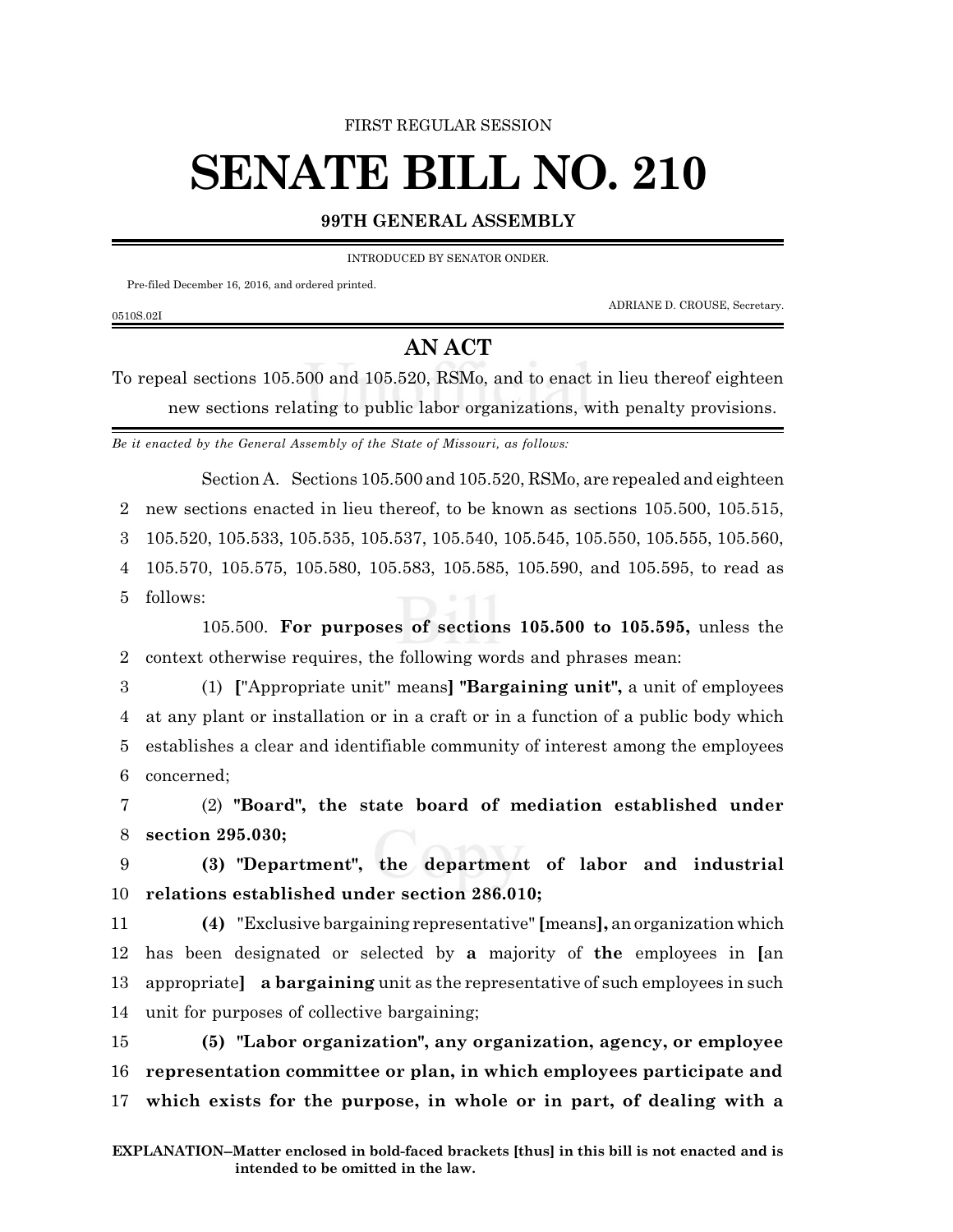**public body or public bodies concerning collective bargaining, grievances, labor disputes, wages, rates of pay, hour of employment, or conditions of work;**

 **[**(3)**] (6)** "Public body" **[**means**],** the state of Missouri, or any officer, agency, department, bureau, division, board or commission of the state, or any other political subdivision of or within the state.

**105.515. The provisions of sections 105.520 to 105.595 shall apply to all public employees, labor organizations, and labor agreements between a labor organization and a public body, whether collective bargaining rights are granted to such entities in section 105.510 or by judicial decision.**

105.520. Whenever such proposals are presented by the exclusive bargaining representative to a public body, the public body or its designated representative or representatives shall meet, confer and discuss such proposals relative to salaries and other conditions of employment of the employees of the public body with the labor organization which is the exclusive bargaining representative of its employees in a **bargaining** unit appropriate. Upon the completion of discussions, the results shall be reduced to writing and be presented to the appropriate administrative, legislative or other governing body in the form of an ordinance, resolution, bill or other form required for adoption, modification or rejection.

**105.533. 1. Every labor organization shall adopt a constitution and bylaws and shall file a copy thereof with the department, together with a report, signed by its president and secretary or corresponding principal officers, containing the following information:**

 **(1) The name of the labor organization, its mailing address, and any other address at which it maintains its principal office or at which it keeps the records referred to in sections 105.533 to 105.560;**

**(2) The name and title of each of its officers;**

 **(3) The initiation fee or fees required from a new or transferred member and fees for work permits required by the reporting labor organization;**

 **(4) The regular dues or fees or other periodic payments required to remain a member of the labor organization; and**

 **(5) Detailed statements, or references to specific provisions of documents filed under this subsection which contain such statements,**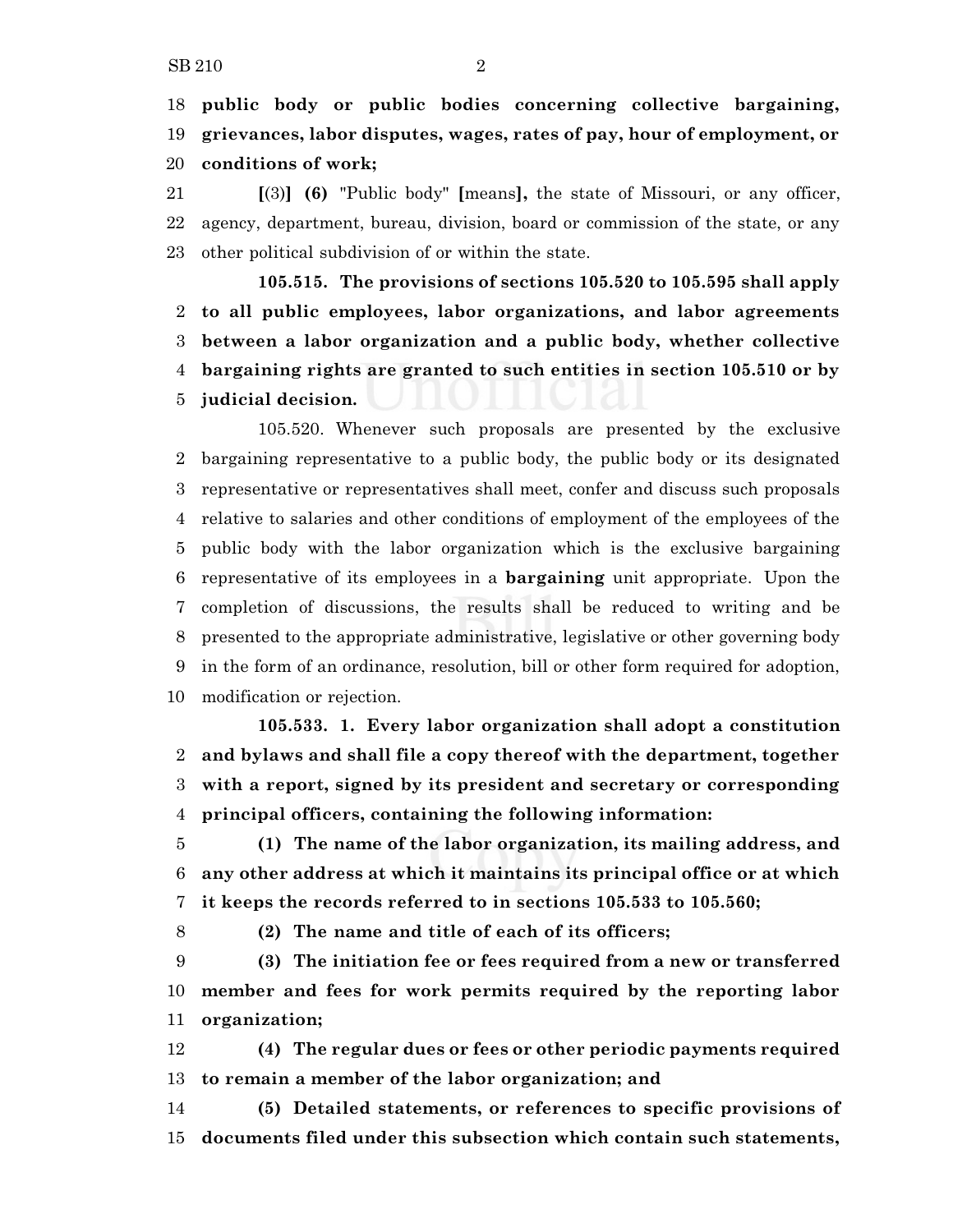**showing the provisions made and procedures followed with respect to each of the following:**

**(a) Qualifications for or restrictions on membership;**

**(b) Levying of assessments;**

**(c) Participation in insurance or other benefit plans;**

 **(d) Authorization for disbursement of funds of the labor organization;**

**(e) Audit of financial transactions of the labor organization;**

**(f) The calling of regular and special meetings;**

 **(g) The selection of officers and stewards and of any representatives to other bodies composed of labor organizations' representatives, with a specific statement of the manner in which each officer was elected, appointed, or otherwise selected;**

 **(h) Discipline or removal of officers or agents for breaches of their trust;**

 **(i) Imposition of fines, suspensions, and expulsions of members, including the grounds for such action and any provision made for notice, hearing, judgment on the evidence, and appeal procedures;**

**(j) Authorization for bargaining demands;**

**(k) Ratification of contract terms; and**

**(l) Issuance of work permits.**

 **Any change in the information required by this subsection shall be reported to the department at the time the reporting labor organization files with the department the annual financial report required by subsection 2 of this section.**

 **2. Every labor organization shall file annually with the department a financial report signed by its president and treasurer or corresponding principal officers containing the following information in such detail as may be necessary to accurately disclose its financial condition and operations for its preceding fiscal year:**

 **(1) Assets and liabilities at the beginning and end of the fiscal year;**

**(2) Receipts of any kind and the sources thereof;**

 **(3) Salary, allowances, and other direct or indirect disbursements, including reimbursed expenses, to each officer and employee who, during such fiscal year, received more than ten thousand dollars in the aggregate from such labor organization and any**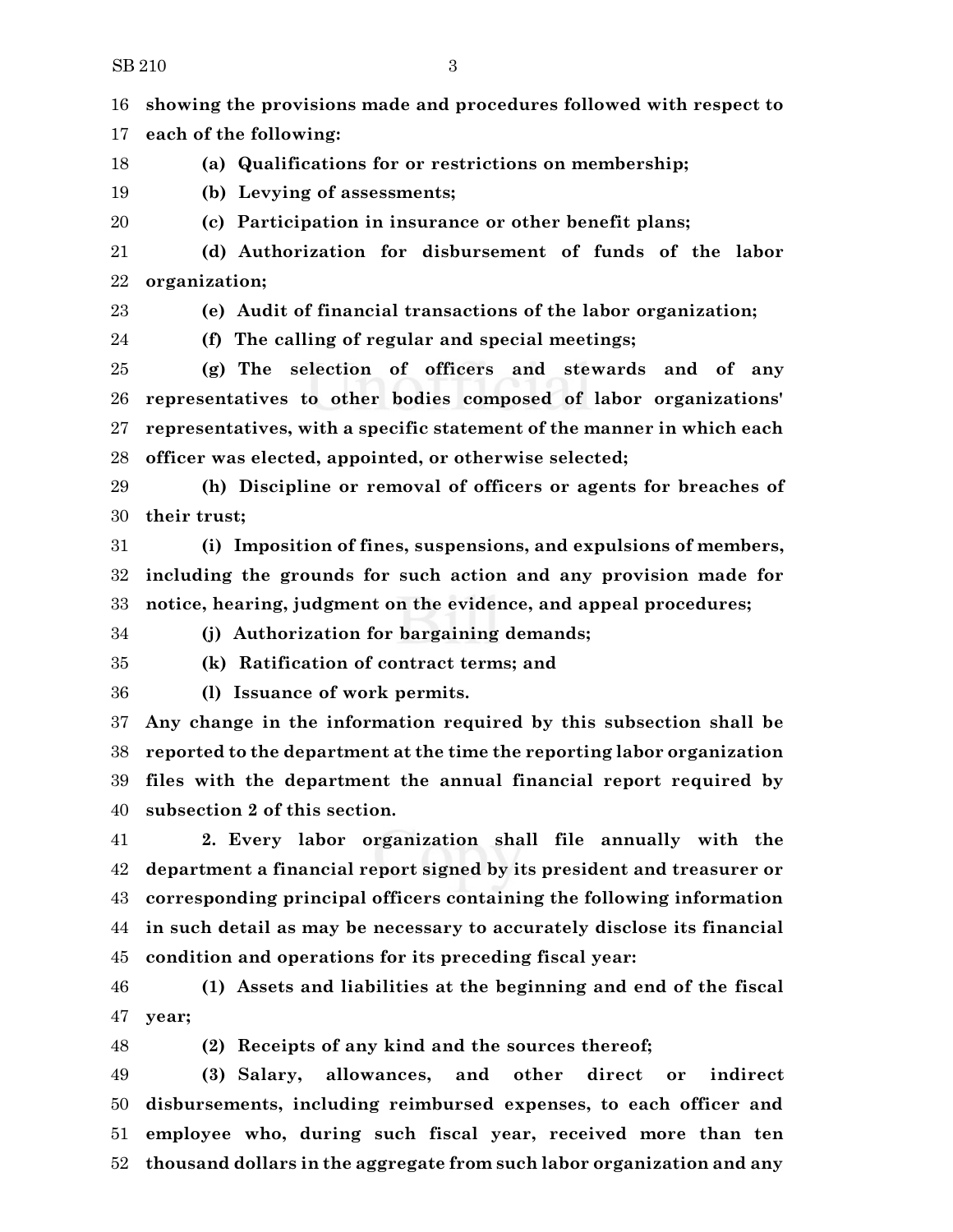**other labor organization affiliated with it or with which it is affiliated, or which is affiliated with the same national or international labor organization;**

 **(4) Direct and indirect loans made to any officer, employee, or member, which aggregated more than two hundred fifty dollars during the fiscal year, together with a statement of the purpose, security, if any, and arrangements for repayment;**

 **(5) Direct and indirect loans to any business enterprise, together with a statement of the purpose, security, if any, and arrangements for repayment; and**

 **(6) Other disbursements made by it including the purposes thereof, all in such categories as the department may prescribe.**

 **3. Every labor organization shall submit the report required by subsection 2 of this section in an electronic, readily and easily accessible format and shall make available the information required to be contained in such report to all of its members. Every such labor organization and its officers shall be under a duty enforceable at the suit of any member of such organization in the county where the violation occurred to permit such member for just cause to examine any books, records, and accounts necessary to verify such report. The court in such action may, in its discretion, in addition to any judgment awarded to the plaintiff or plaintiffs, allow a reasonable attorney's fee to be paid by the defendant, and costs of the action.**

**105.535. 1. Every officer of a labor organization and every employee of a labor organization, other than an employee performing exclusively clerical or custodial services, shall file with the department a signed report listing and describing for his or her preceding fiscal year:**

 **(1) Any stock, bond, security, or other interest, legal or equitable, which such person or his or her spouse or minor child directly or indirectly held in, and any income or any other benefit with monetary value, including reimbursed expenses, which such person or his or her spouse or minor child derived directly or indirectly from, any public body whose employees such labor organization represents or is actively seeking to represent, except payments and other benefits received as a bona fide employee of such public body;**

**(2) Any transaction in which such person or his or her spouse or**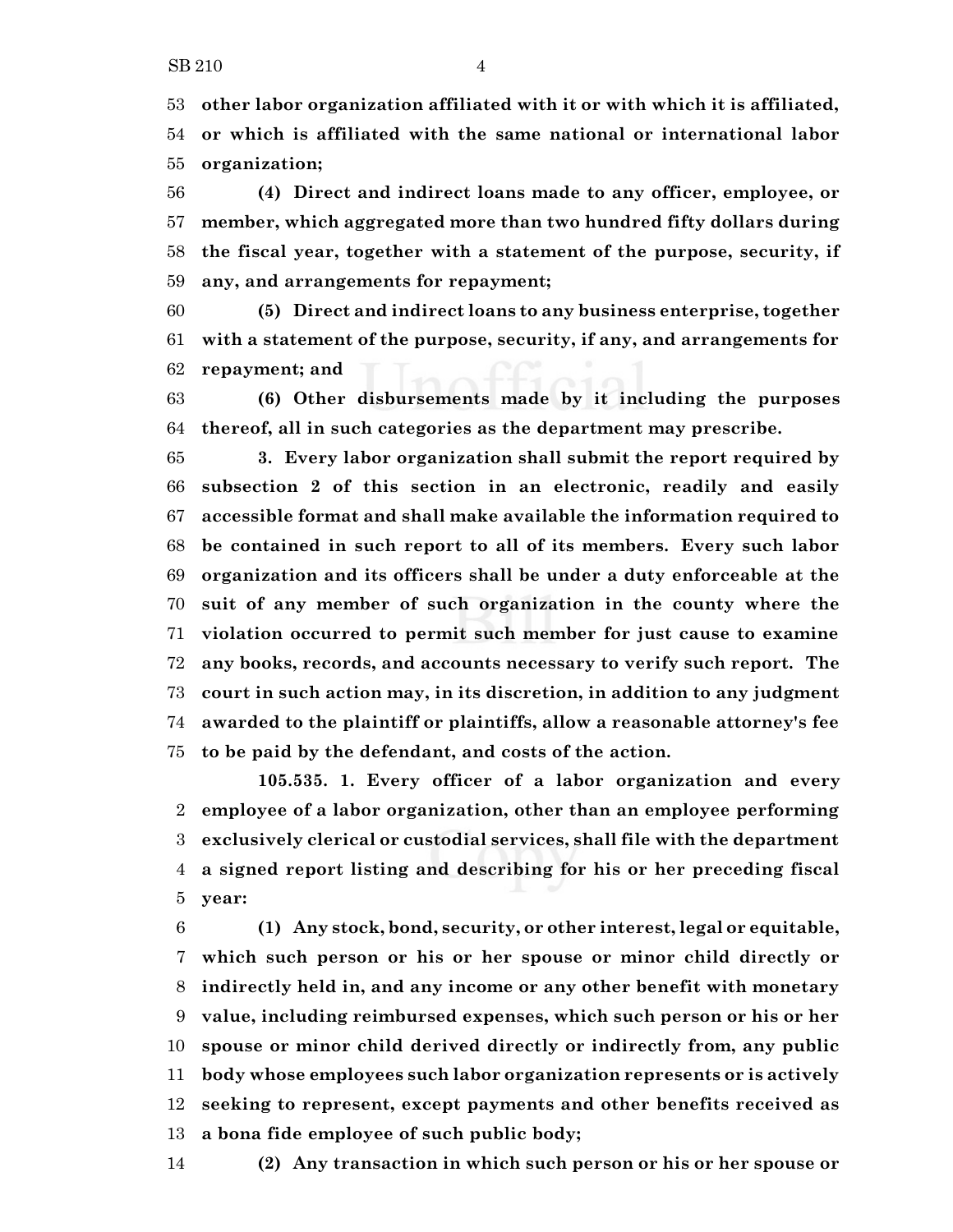**minor child engaged, directly or indirectly, involving any stock, bond, security, or loan to or from, or other legal or equitable interest in the business of a public body whose employees such labor organization represents or is actively seeking to represent;**

 **(3) Any stock, bond, security, or other interest, legal or equitable, which such person or his or her spouse or minor child directly or indirectly held in, and any income or any other benefit with monetary value, including reimbursed expenses, which such person or his or her spouse or minor child derived directly or indirectly from, any business a substantial part of which consists of buying from, selling or leasing to, or otherwise dealing with, the business of a public body whose employees such labor organization represents or is actively seeking to represent;**

 **(4) Any stock, bond, security, or other interest, legal or equitable, which such person or his or her spouse or minor child directly or indirectly held in, and any income or any other benefit with monetary value, including reimbursed expenses, which such person or his or her spouse or minor child derived directly or indirectly from, a business any part of which consists of buying from, or selling or leasing directly or indirectly to, or otherwise dealing with such labor organization;**

 **(5) Any direct or indirect business transaction or arrangement between such person or his or her spouse or minor child and any public body whose employees his organization represents or is actively seeking to represent, except work performed and payments and benefits received as a bona fide employee of such public body and except purchases and sales of goods or services in the regular course of business at prices generally available to any employee of such public body; and**

 **(6) Any payment of money or other thing of value, including reimbursed expenses, which such person or his or her spouse or minor child received directly or indirectly from any public body or any person who acts as a labor relations consultant to any public body.**

 **2. The provisions of subdivisions (1), (2), (3), (4), and (5) of subsection 1 of this section shall not be construed to require any such officer or employee to report his bona fide investments in securities traded on a securities exchange registered as a national securities exchange under the Securities Exchange Act of 1934, in shares in an**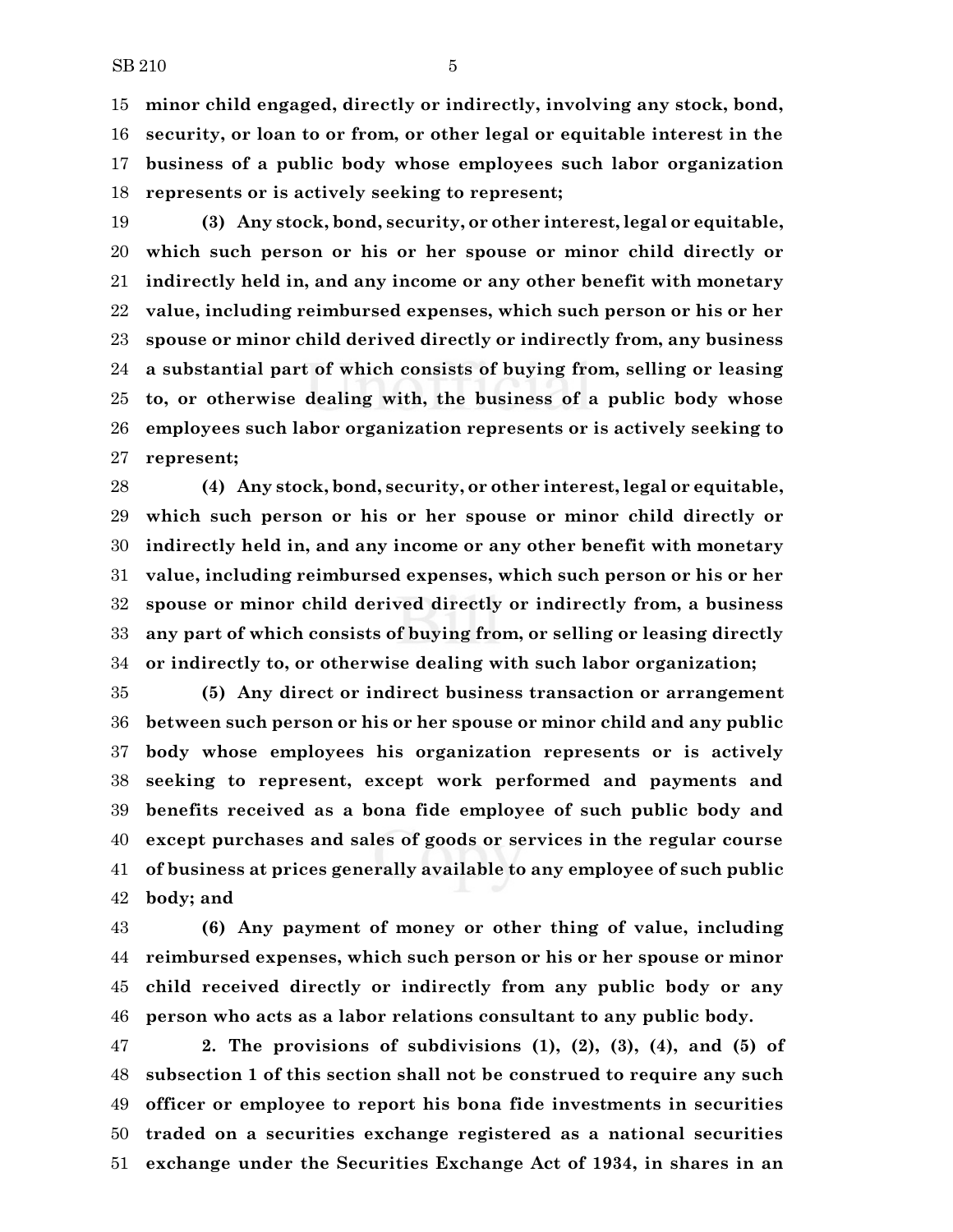**investment company registered under the Investment Company Act or in securities of a public utility holding company registered under the Public Utility Holding Company Act of 1935, or to report any income derived therefrom.**

 **3. Nothing contained in this section shall be construed to require any officer or employee of a labor organization to file a report under subdivision (1) of subsection 1 of this section unless such person or his or her spouse or minor child holds or has held an interest, has received income or any other benefit with monetary value or a loan, or has engaged in a transaction described therein.**

**105.537. Nothing contained in the provisions of sections 105.533 to 105.560 shall be construed to require an attorney who is a member in good standing of the bar of any state, to include in any report required to be filed under the provisions of sections 105.533 to 105.560 any information which was lawfully communicated to such attorney by any of his clients in the course of a legitimate attorney-client relationship.**

**105.540. 1. The contents of the reports and documents filed with the department under the provisions of sections 105.533 and 105.535 shall be considered a "public record" as that term is defined in section 610.010 and shall not be closed pursuant to section 610.021. The department may publish any information and data obtained under such sections. The department may use the information and data for statistical and research purposes, and compile and publish such studies, analyses, reports, and surveys based thereon as it may deem appropriate.**

 **2. The department shall by regulation make reasonable provision for the inspection and examination, on the request of any person, of the information and data contained in any report or other document filed with him pursuant to section 105.533 or 105.535.**

 **3. (1) The department shall by regulation provide for the furnishing of reports or other documents filed with the department under the provisions of sections 105.533 to 105.560, upon payment of a charge based upon the cost of the service.**

 **(2) The department shall make available without payment of a charge, or require any person to furnish, to such state agency as is designated by law or by the governor of the state in which such person**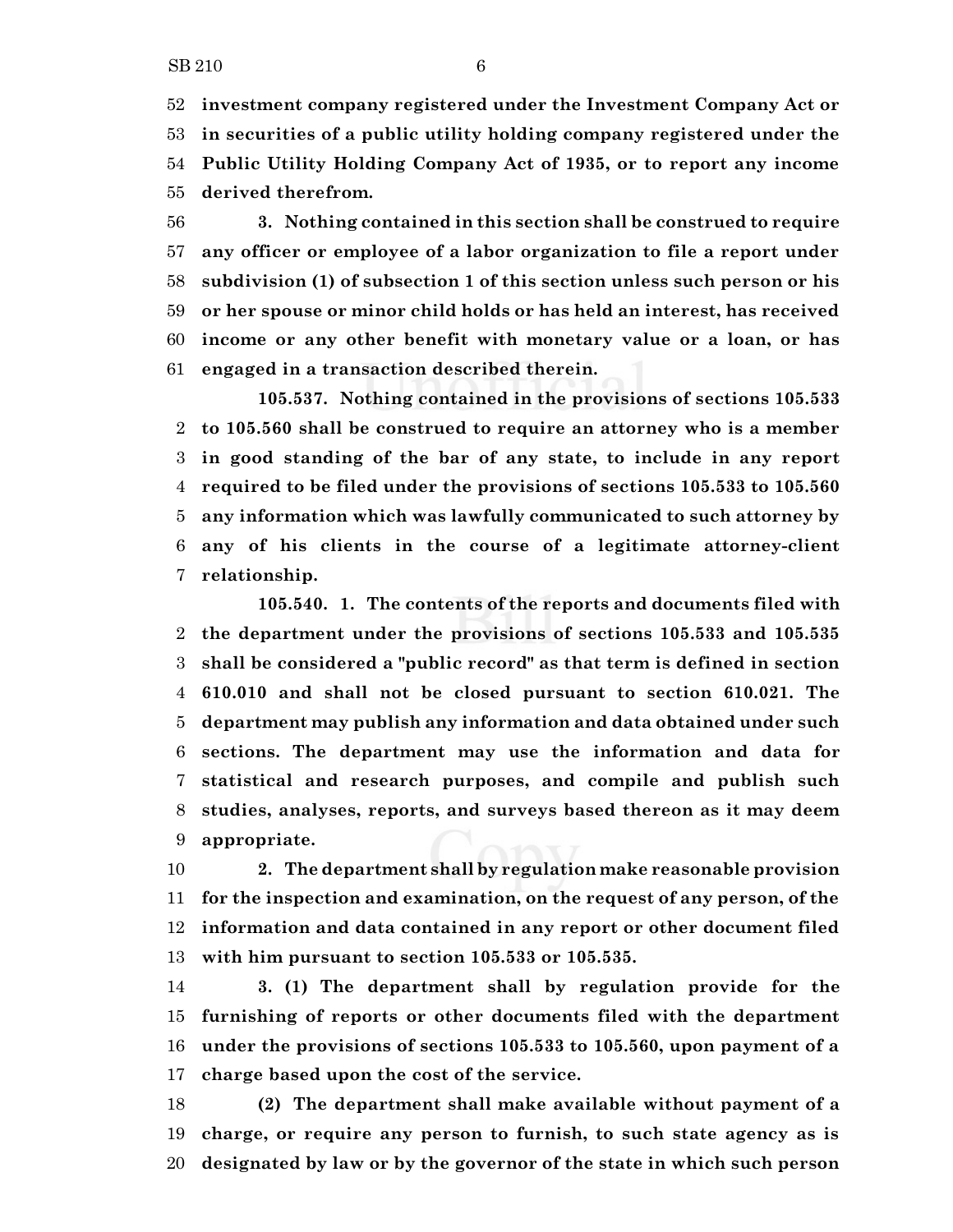**has his principal place of business or headquarters, upon request of the governor of such state, copies of any reports and documents filed by such person with the department under the provisions of sections 105.533 or 105.535, or of information and data contained therein.**

 **(3) All moneys received in payment of such charges fixed by the department pursuant to this subsection shall be deposited in the general revenue fund of the state.**

**105.545. Every person required to file any report under the provisions of sections 105.533 to 105.560 shall maintain records on the matters required to be reported which will provide in sufficient detail the necessary basic information and data from which the documents filed with the department may be verified, explained or clarified, and checked for accuracy and completeness, and shall include vouchers, worksheets, receipts, and applicable resolutions. Such records shall be kept available for examination for a period of not less than five years after the filing of the documents based on the information which they contain.**

**105.550. 1. Each labor organization shall file the initial report required under subsection 1 of section 105.533 within ninety days after the date on which it first becomes subject to the provisions of sections 105.533 to 105.560.**

 **2. Each person required to file a report under the provisions of sections 105.533 to 105.560 shall file such report within ninety days after the end of each of its fiscal years, except that where such person is subject for only a portion of such a fiscal year, whether because the date of enactment of the provisions of sections 105.533 to 105.560 occurs during such person's fiscal year or such person becomes subject to the provisions of sections 105.533 to 105.560 during its fiscal year, such person may consider that portion as the entire fiscal year in making such report.**

**105.555. 1. Any person who knowingly violates any provision of sections 105.533 to 105.560 shall be fined not more than ten thousand dollars or imprisoned for not more than one year, or both.**

 **2. Any person who makes a false statement or representation of a material fact, knowing it to be false, or who knowingly fails to disclose a material fact, in any document, report, or other information required under the provisions of sections 105.533 to 105.560 shall be**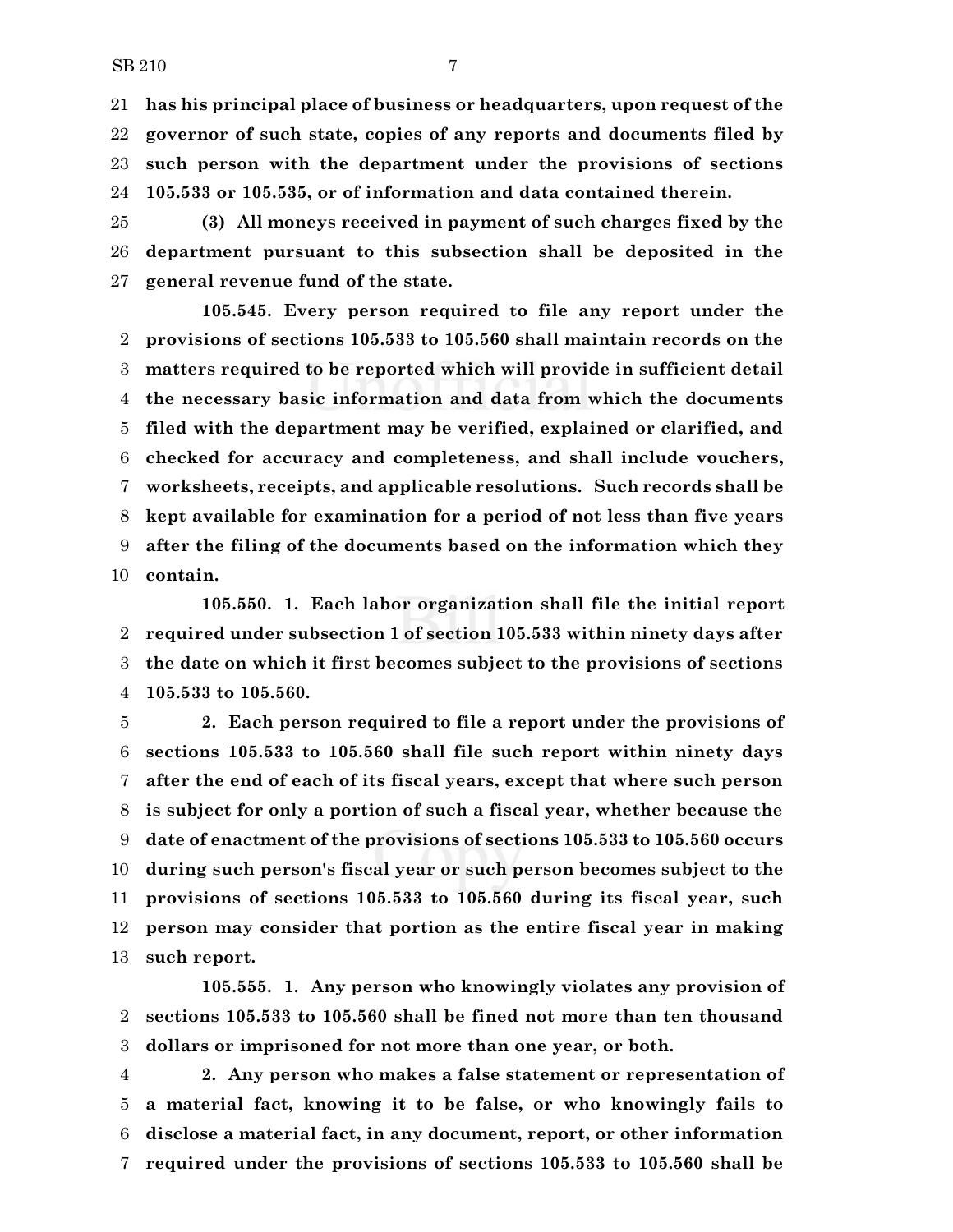**fined not more than ten thousand dollars or imprisoned for not more than one year, or both.**

 **3. Any person who knowingly makes a false entry in or knowingly conceals, withholds, or destroys any books, records, reports, or statements required to be kept by any provision of sections 105.533 to 105.560 shall be fined not more than ten thousand dollars or imprisoned for not more than one year, or both.**

 **4. Each person required to sign reports under section 105.533 shall be personally responsible for the filing of such reports and for any statement contained therein which he or she knows to be false.**

**105.560. Whenever it shall appear that any labor organization or person has violated or is about to violate any of the provisions of sections 105.533 to 105.560, the department, a public body, or any person may bring a civil action for such relief, including injunctive relief, as may be appropriate. Any such action may be brought in the county where the violation occurred and damages and attorney's fees shall be awarded for the enforcement of this section.**

**105.570. 1. Supervisory employees shall not be included within the same bargaining unit as employees they supervise.**

 **2. The same labor organization shall not represent both non-supervisory and supervisory employees.**

 **3. For the purposes of this section, the term "supervisory employee" means anyone with supervisory status, managerial status, confidential status or any other status that would be a conflict of interest with the purpose of sections 105.570 to 105.595.**

**105.575. 1. Any labor organization wishing to represent employees shall present to the board cards containing the signatures of at least thirty percent of the employees in the bargaining unit, indicating that they wish to select the labor organization in question as their exclusive bargaining representative for the purpose of collective bargaining. Voluntary recognition by any public body shall be prohibited. Recognition may only be obtained by a labor organization through an election before the board.**

 **2. Upon receiving such cards, the board shall validate the signatures on the cards, and confirm that at least thirty percent of the employees in the bargaining unit have signed the cards. If the board determines that at least thirty percent of the employees in the**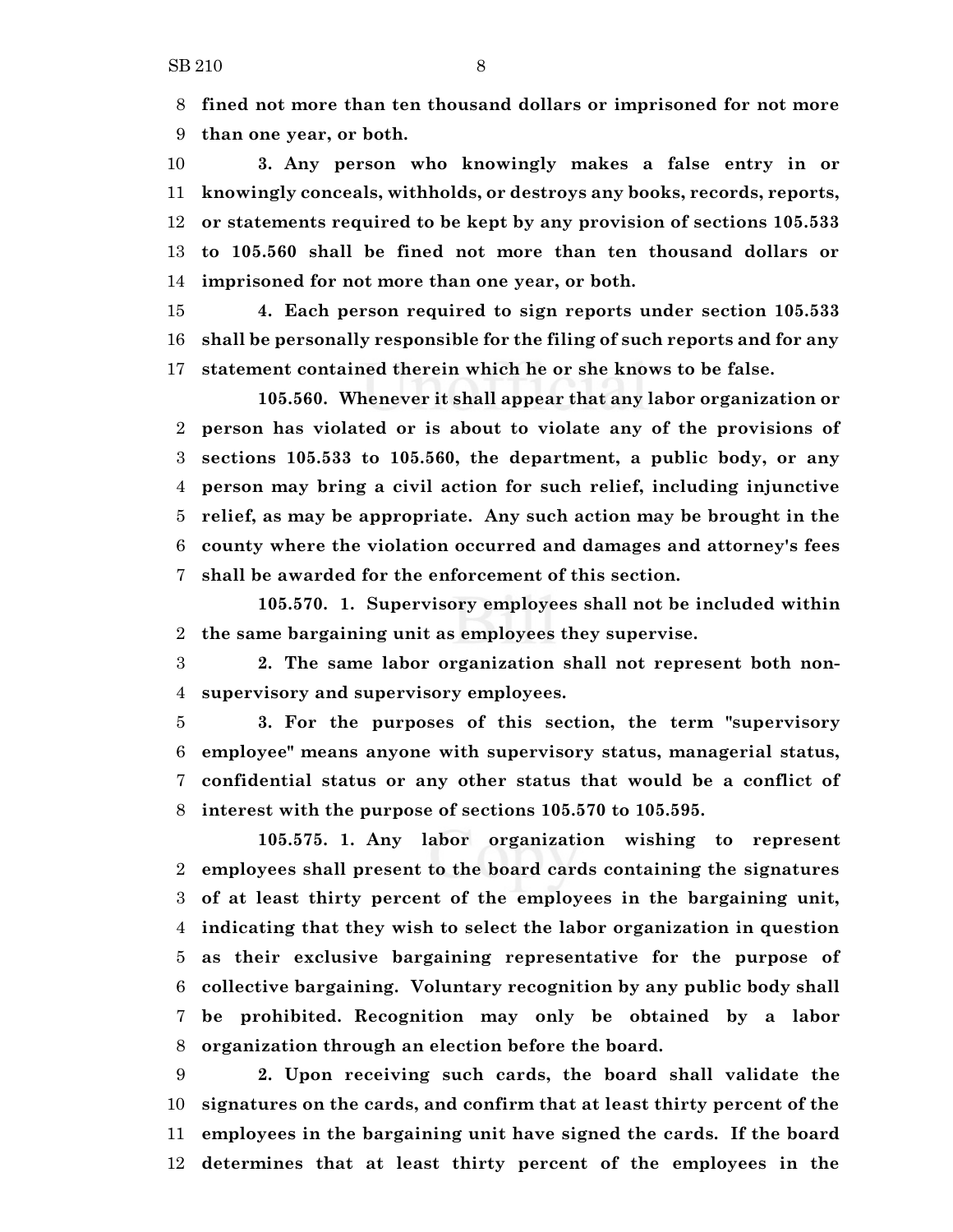**bargaining unit have signed valid cards, the board shall consult with the public body and the representative of the labor organization that has presented the cards, and together they shall select a mutually agreeable date for a secret ballot election to take place. The election shall be held at the public body's place of business, and shall be set for a date falling no less than four and no more than six weeks after the day upon which the board determines the bargaining unit for election, unless the board, the public body, and the representative of the labor organization all agree upon an earlier date.**

 **3. Once an election date has been set, the public body shall issue a notice informing all eligible voters of the date, time, and place of the election. Such notice shall be distributed to all employees and shall be posted within the public body's place of business.**

 **4. From the time the election notice is first posted until the date of the election, all employees shall have the right to freely express their opinions about whether or not the labor organization should be selected as the exclusive bargaining representative of the employees in the bargaining unit. However, no employee and no representative of the labor organization shall attempt to threaten, intimidate, coerce, or otherwise restrain any eligible voter in the free exercise of his or her individual choice to support or oppose the selection of the labor organization in question as the exclusive bargaining representative of the employees in the bargaining unit.**

 **5. Elections shall be conducted by secret ballot, using such procedures as the board shall determine are appropriate for ensuring the privacy and security of each employee's vote. Once the poll is closed, the board shall oversee the counting of the ballots. One representative of the public body's management team and one representative of the labor organization shall have the right to be present during the counting of the ballots.**

 **6. The ballots shall read "Do you wish to select (labor organization) as the exclusive bargaining representative for (description of bargaining unit) employed within (description of public body)?" The ballot shall include check boxes for marking "yes" or "no" in response to this question.**

 **7. In the event that more than one labor organization seeks to represent employees in the unit, and in the event both labor**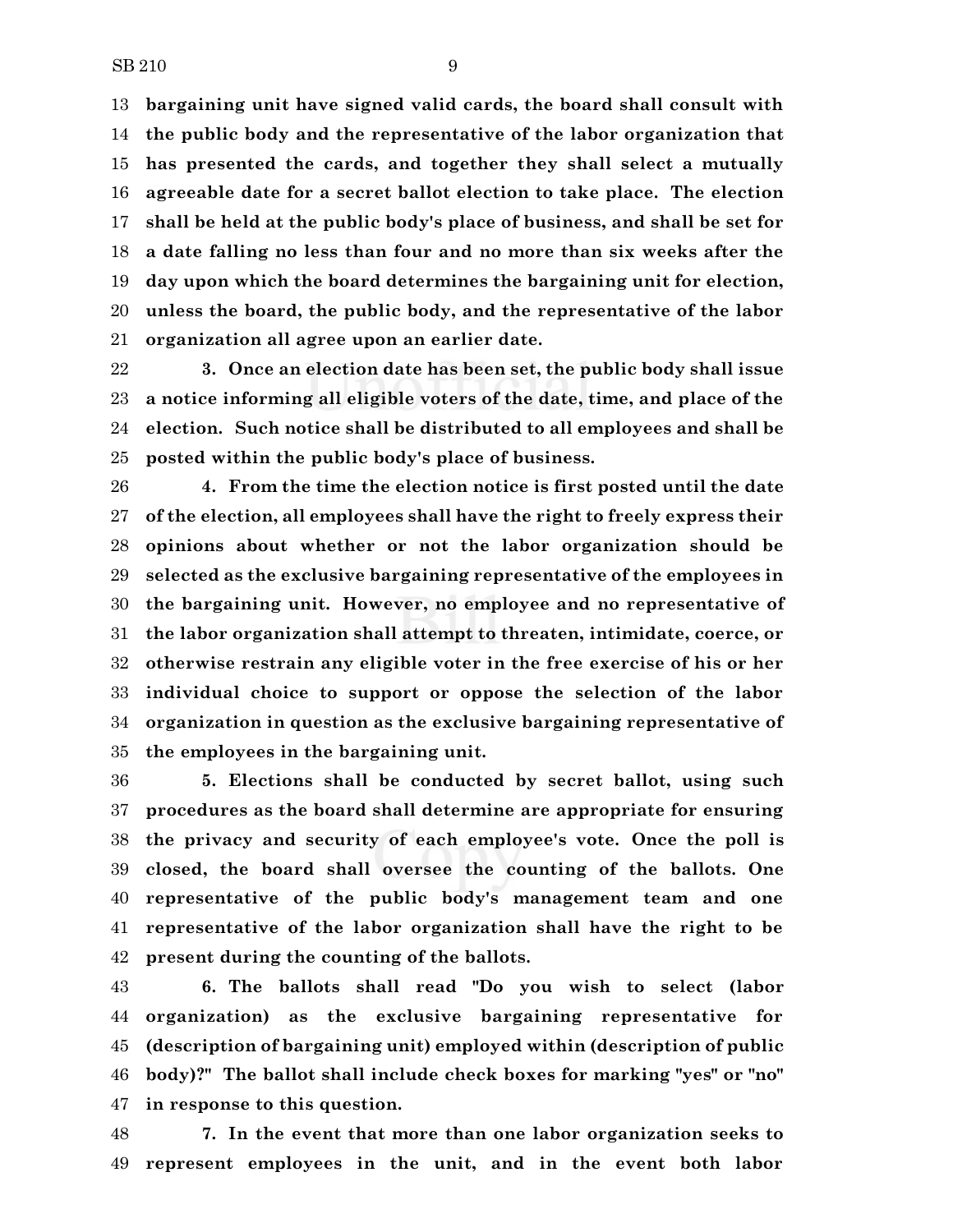**organizations have obtained signatures from at least thirty percent of the employees in the unit stating that they wish to designate the labor organization as their exclusive bargaining representative, then the ballot shall read "Do you wish to select (labor organization A), (labor organization B), or no labor organization as the exclusive bargaining representative for (description of bargaining unit) employed within the (description of public body)?" The ballot shall then include check boxes for marking "I wish to select (labor organization A) as my exclusive bargaining representative," "I wish to select (labor organization B) as my exclusive bargaining representative," and "I do not wish to select any labor organization as my exclusive bargaining representative."**

 **8. Any labor organization receiving more than fifty percent of the votes of all eligible voters shall be designated and recognized by the public body as the exclusive bargaining representative for all employees in the bargaining unit.**

 **9. Employees within the bargaining unit shall have the right to seek to decertify the labor organization as their exclusive bargaining representative at any time. If any employee within the bargaining unit presents to the board cards bearing the signatures of at least thirty percent of the employees within the bargaining unit stating that those employees no longer wish to be represented by the labor organization in question, the board shall first validate the signatures on the cards.**

 **10. If the board confirms that at least thirty percent of the employees in the bargaining unit have signed decertification cards, the board shall consult with the public body and the designated representative of the labor organization to select a date for a decertification election. Such election shall take place at least four weeks, but no later than six weeks, after the board receives the decertification cards. Notice of such election shall be distributed to all employees within the bargaining unit and posted within the public body's place of business.**

 **11. If more than fifty percent of the employees in the bargaining unit cast votes to terminate the labor organization's representation of the employees in the bargaining unit, the labor organization shall immediately cease to represent the employees in the bargaining unit.**

 **12. Labor organizations shall be recertified on an annual basis. To meet the annual recertification requirement, continuation of the**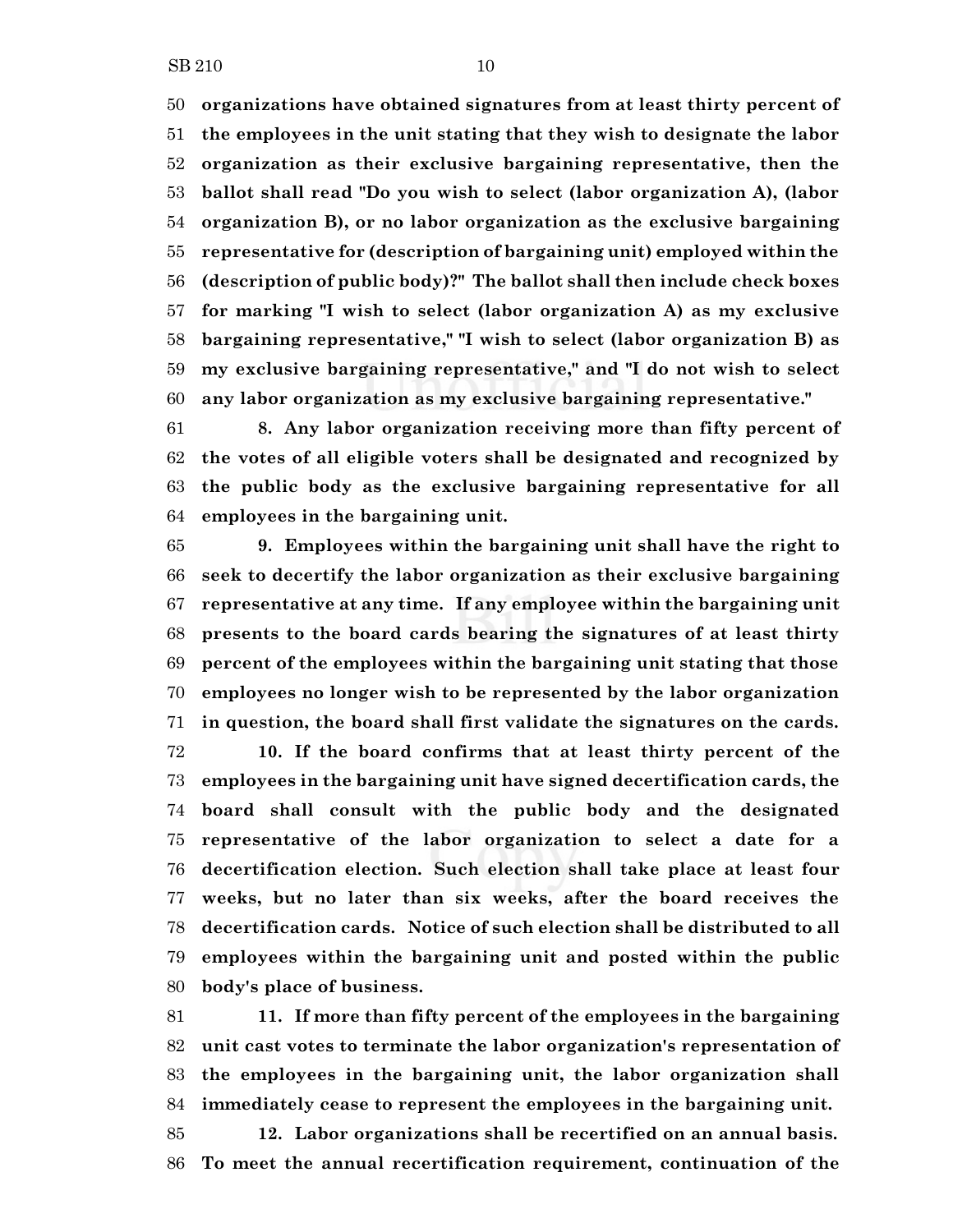**labor organization's status as the exclusive representative shall be favored in a secret ballot election conducted by the board by more than fifty percent of the employees in the bargaining unit. Employees shall vote by telephone or on-line from the last Tuesday in March to the first Tuesday in April.**

 **13. In the event of the decertification of the exclusive bargaining representative of the employees in any bargaining unit or failure to recertify a labor organization, all terms and conditions of employment existing at the time of decertification or failure to recertify shall remain in place until such time as those terms or conditions of employment are altered by the public body.**

 **14. No more than one election shall take place in any bargaining unit within the same twelve-month period. Once an election takes place, the board shall not accept cards from labor organizations or employees within the bargaining unit seeking another election for one full calendar year after the date of the election.**

 **15. The board shall assess and collect a fee from each labor organization participating in an election conducted under this section for the purpose of paying for such election as follows:**

 **(1) For a bargaining unit of one to one hundred members, a fee of two hundred dollars;**

 **(2) For a bargaining unit of one hundred one to two hundred fifty members, a fee of three hundred fifty dollars;**

 **(3) For a bargaining unit of two hundred fifty-one to five hundred members, a fee of five hundred dollars;**

 **(4) For a bargaining unit of five hundred one to one thousand members, a fee of seven hundred fifty dollars;**

 **(5) For a bargaining unit of one thousand one to three thousand members, a fee of one thousand five hundred dollars;**

 **(6) For a bargaining unit of more than three thousand members, a fee of two thousand dollars.**

**105.580. 1. Within four weeks after a labor organization is certified as the exclusive bargaining representative for the employees in a bargaining unit as set out in section 105.575, representatives of the public body, designated by the public body, and representatives of the labor organization, selected by the labor organization, shall meet and begin bargaining for an agreement covering the wages, benefits, and**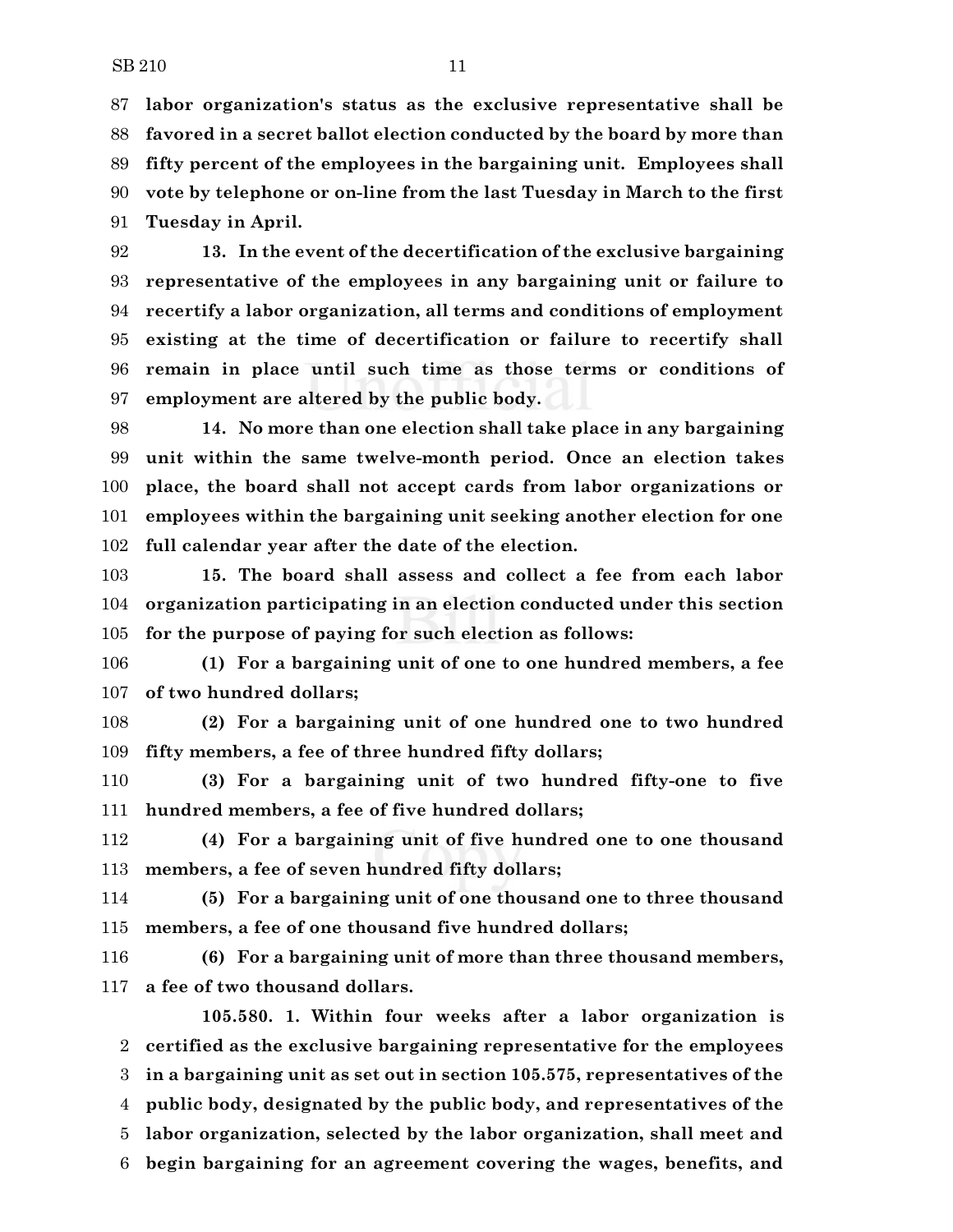**other terms and conditions of employment for the employees within the bargaining unit.**

 **2. No labor organization may refuse to meet with designated representatives of any public body or engage in conduct intended to cause the removal or replacement of any designated representative by the public body.**

 **3. The labor organization and the public body shall engage in bargaining with each other's designated representatives, but neither side shall be required to offer any particular concession or withdraw any particular proposal.**

 **4. The public body shall not pay any labor organization representative or employee for time spent participating in collective bargaining or preparing for collective bargaining on behalf of a labor organization, except to the extent the person in question is an employee of the public body and elects to use accrued paid time off to cover the time so spent.**

 **5. Before any proposed agreement or memorandum of understanding is presented to a public body, the labor organization, as a condition of its presentation, shall establish that it has been ratified by a majority of its members. The public body may approve the entire agreement or any part thereof. If the public body rejects any portion of the agreement, the public body may return any rejected portion of the agreement to the parties for further bargaining, or the public body may adopt a replacement provision of its own design, or the public body may state that no provision covering the topic in question shall be adopted. Any tentative agreement reached between the parties' representatives shall not be binding on the public body or labor organization.**

 **6. A public body and a labor organization shall not be subject to binding mediation, binding interest arbitration, or interest arbitration in the event the parties are unable to reach an agreement.**

 **7. After the first agreement between the public body and the labor organization is adopted, bargaining for renewal agreements shall take place annually. Such bargaining shall be completed by July thirty- first of each calendar year. The parties may elect to bargain non- economic terms for longer periods but all economic provisions of the agreement shall be adopted on an annual basis only.**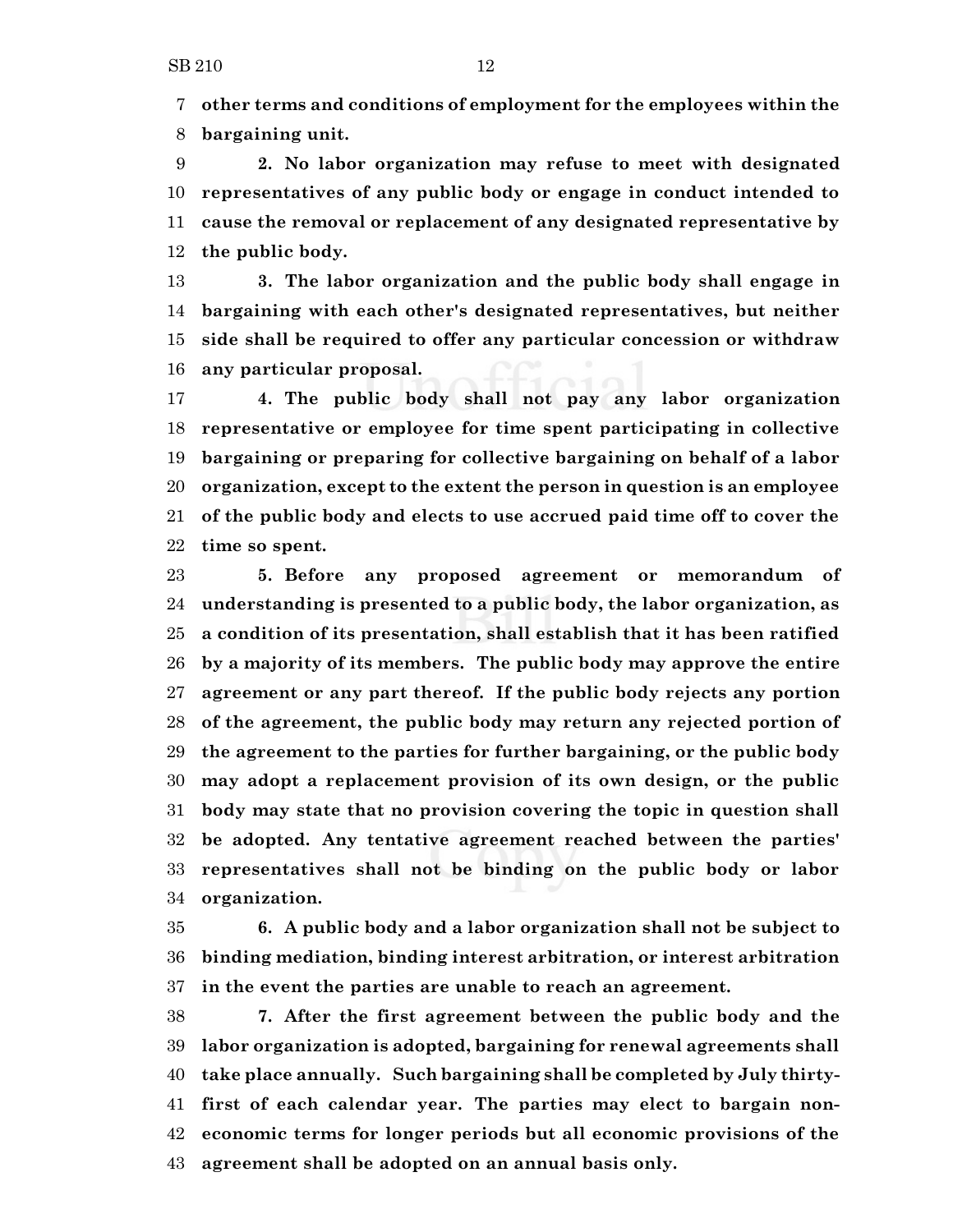**105.583. 1. A meeting concerning a labor agreement between a public body or its agent and an exclusive bargaining representative or its agent shall be considered a "public meeting" as that term is defined in section 610.010 and shall not be closed pursuant to section 610.021. The provisions of this subsection apply whether or not such meeting is conducted under sections 105.500 to 105.530.**

 **2. Any document presented by a public body during a meeting concerning a labor agreement, or that the public body receives from an exclusive bargaining representative, shall be considered a "public record" as that term is defined in section 610.010 and shall not be closed pursuant to section 610.021.**

 **3. This section shall not apply to any part of a meeting during which a public body or its agent is planning or adopting the strategy or position to be taken during the course of a collective bargaining session.**

**105.585. Labor agreements negotiated between a public body and labor organization may cover wages, benefits, and all other terms and conditions of employment for employees within the bargaining unit, and shall be subject to the following limitations:**

 **(1) Every labor agreement shall include a provision reserving to the public body the right to hire, promote, assign, direct, transfer, schedule, discipline, and discharge employees. Every labor agreement shall also include a provision reserving to management the right to make, amend, and rescind reasonable work rules and standard operating procedures;**

 **(2) Every labor agreement shall expressly prohibit all strikes and picketing of any kind. A strike shall include any refusal to perform services, walkout, sick-out, sit-in, or any other form of interference with the operations of any public body. Every labor agreement shall include a provision acknowledging that any employee who engages in any strike or concerted refusal to work, or who pickets over any personnel matter, shall be subject to immediate termination of employment;**

 **(3) Every labor agreement shall include a provision extending the duty of fair representation by the labor organization to employees in any bargaining unit;**

**(4) Every labor agreement shall expressly prohibit labor**